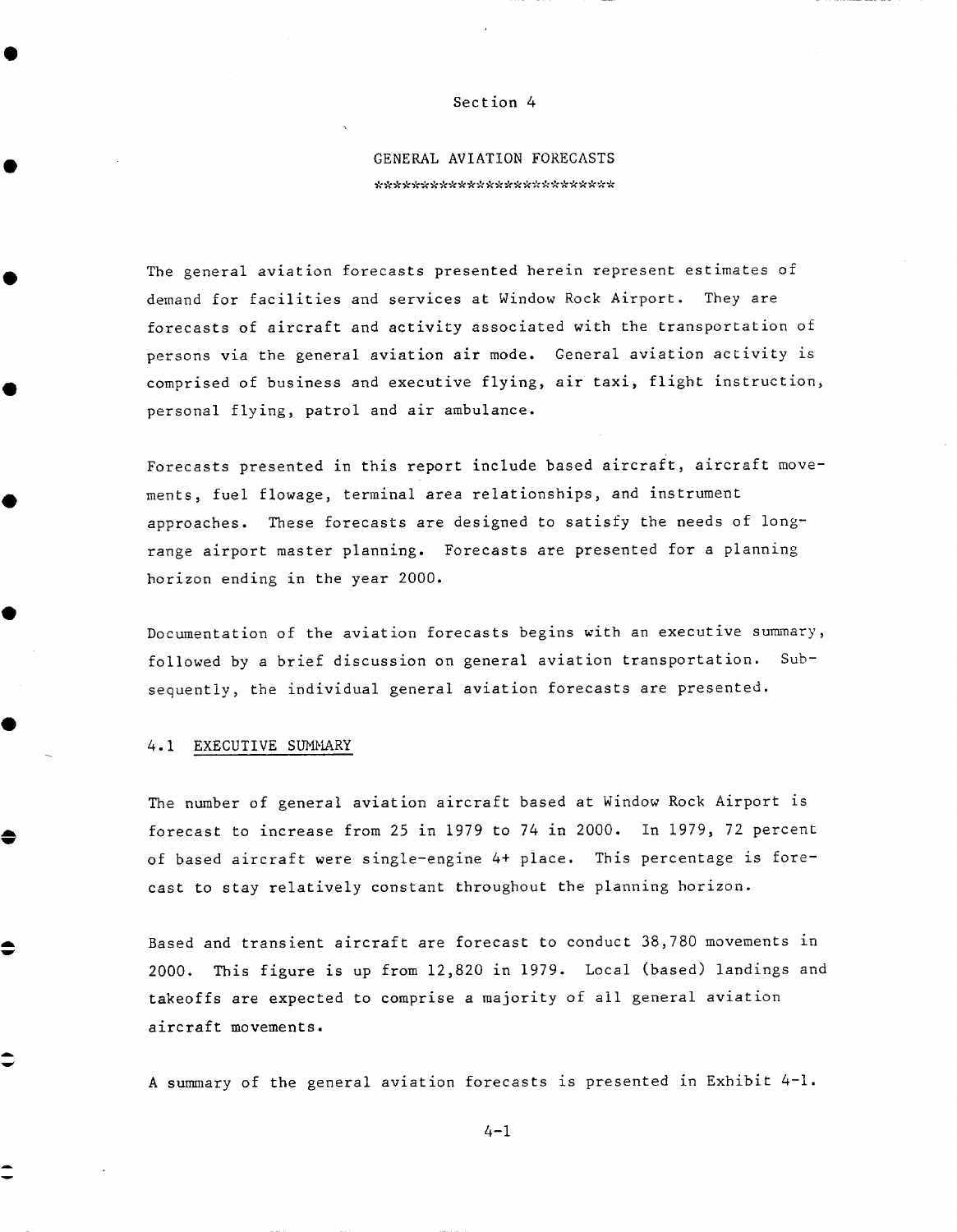€

 $\bullet$ 

 $\bullet$ 

C

 $\bullet$ 

 $\bullet$ 

 $\hat{=}$ 

 $\hat{\mathbf{C}}$ 

 $\dot{=}$ 

# FORECAST SUMMARY WINDOW ROCK AIRPORT

|                             | Actual | Forecast |        |                |  |
|-----------------------------|--------|----------|--------|----------------|--|
| General Aviation            | 1979   | 1985     | 1990   | 2000           |  |
| Based Aircraft              | 25     | 34       | 47     | 74             |  |
| Aircraft Activity           |        |          |        |                |  |
| Annual Local Movements      | 8,430  | 11,400   | 15,790 | 24,960         |  |
| Annual Itinerant Movements  | 4,390  | 6,110    | 8,820  | 13,820         |  |
| Annual Total Movements      | 12,820 | 17,510   | 24,610 | 38,780         |  |
| Terminal Area Relationships |        |          |        |                |  |
| Peak Month                  | 2,346  | 3,212    | 4,520  | 7,120          |  |
| Average Day                 | 76     | 103      | 145    | 230            |  |
| Peak Hour                   | 8      | 9        | 14     | 22             |  |
| Instrument Approaches       | 3      | 4        | 6      | 9              |  |
| Fuel Flowage                | 36,000 | 50,100   |        | 72,000 113,100 |  |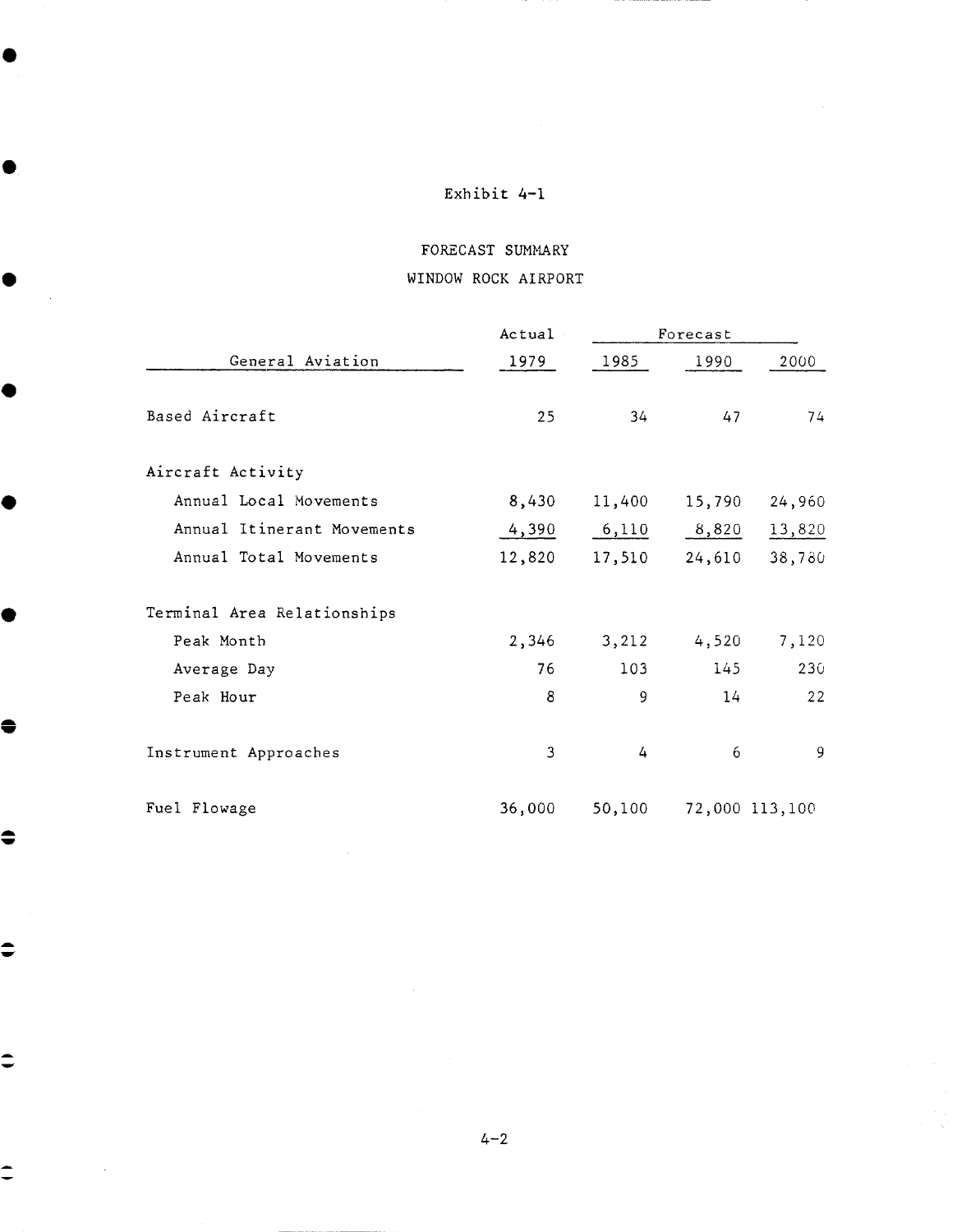Instrument approaches are projected to remain below a level of 50 annually.

Fuel flowage is forecast to increase substantially, from 36,000 gallons in 1979 to 113,100 in 2000. This represents an annual growth rate of approximately 6 percent.

#### 4.2 GENERAL AVIATION TRANSPORTATION

General aviation air transportation results in demand primarily for Window Rock Airport's aircraft storage facilities and airfield capacity. The most commonly referenced measures of this demand are based aircraft and aircraft movements, respectively.

General aviation air transportation is one of three transportation modes commonly used for transporting people. The other two are scheduled air transportation (airlines) and automobile transportation. The distinguishing characteristics of general aviation air transportation are its speed of travel and non-scheduled on-demand characteristics. Consequently, general aviation air transportation is attractive to individuals who are time sensitive. Individuals who utilize general aviation air transportation either own an aircraft or share the use of an aircraft, much the same as people own or lease automobiles.

The approach utilized herein to forecast based aircraft involves analyzing the historical trend of aircraft ownership within the airport's market area, and from that, preparing an estimate of based aircraft. The political boundary of Apache County is used to represent Window Rock Airport's market area. This market area definition is based upon information contained in aircraft registration records, and consideration of economic data requirements.

#### 4.2.1 Market Area Aircraft

€

An exhaustive attempt was made to construct econometric models for all aspects of general aviation demand projected. However, due to the small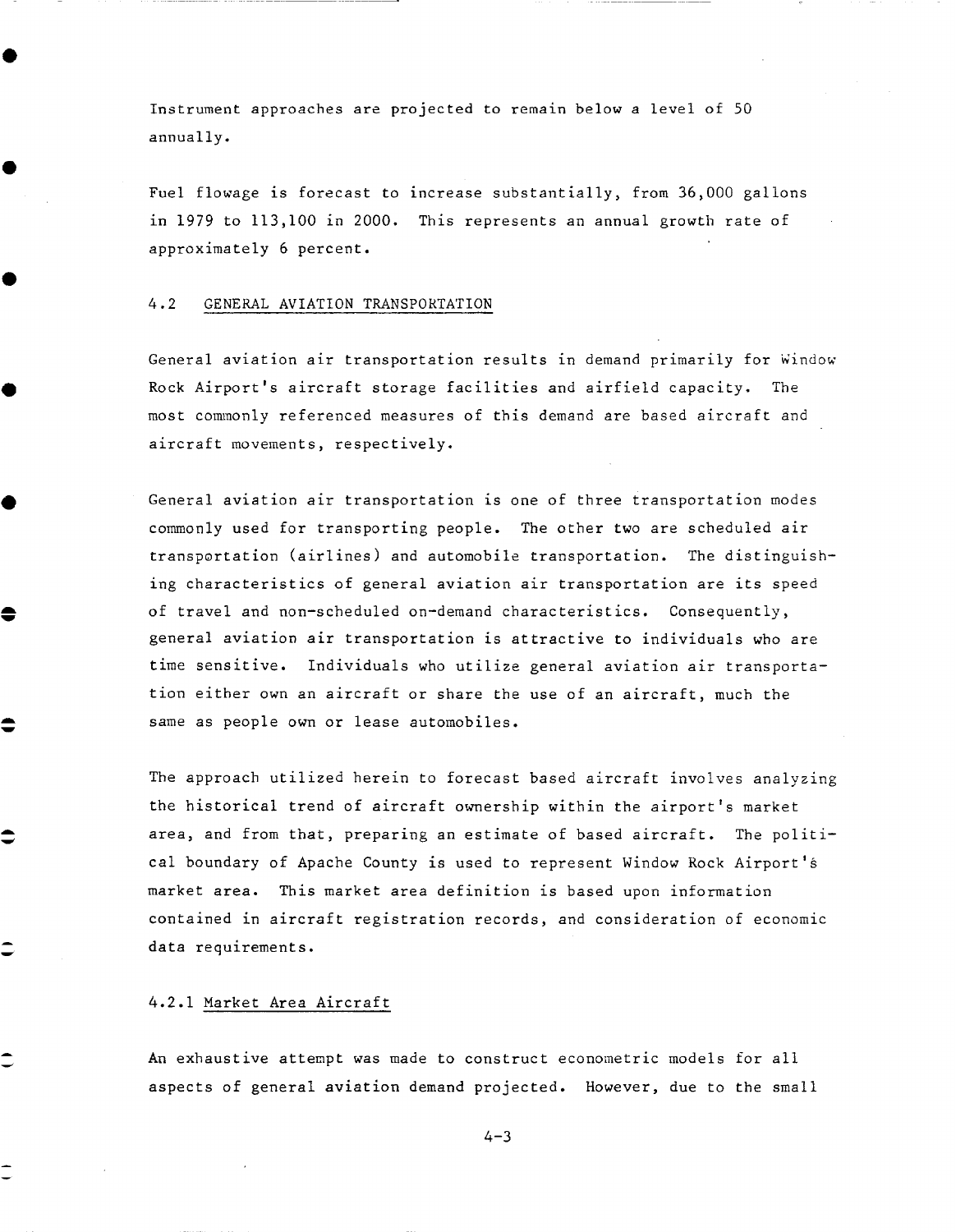amount of historical based aircraft in the market area, in conjunction with data limitations (particularly for 1977 and 1978), forecasting by this method proved unsuccessful.

The alternative forecasting technique utilized involves applying a growth rate to based aircraft at Window Rock Airport. This forecast rate is comprised of two projected growth rates, and is based upon historical data from Apache County. These rates include those for total personal income (TPI), and modal shift. The TPI rate is derived from projections for Apache County published by the Arizona Department of Economic Security, for the years 1978 to 2000. The projections forecast total personal income to increase from \$160,020,000 in 1978 to \$190,745,000 in 1985, \$240,382,000 in 1990, and \$347,982,000 in the year 2000. All dollar amounts are stated in constant 1972 dollars for the purposes of analyzing real growth rates. The respective compound growth rates are 2.5 percent annually from 1978 to 1985, 4.7 percent from 1985 to 1990, and 3.8 percent from 1990 to 2000.

Modal shift growth rates are derived from relationships identified as a result of previous econometric simulation modeling projects conducted by PRC Speas. There are many parameters which affect a modal shift value. The most influential factors in modal shift growth rates include changes in an individual's value of time, relative price changes of aircraft ownership over that of the automobile, as well as comparable speeds of travel, and fuel consumption rates. The forecast shows modal shift gropwth rates increasing 2 percent annually from 1978 to 1985, 1.7 percent from 1985 to 1990 and 1.0 percent from 1990 to 2000. Therefore, modal shift to general aviation aircraft from the automobile is forecast to increase over the years analyzed, but at a decreasing rate.

As previously mentioned, the forecasting techniques utilized for projecting based aircraft includes a combination of TPI and modal shift growth rates. Their sum equals 4.5 percent annually from 1978 to 1985, 6.4 percent from 1985 to 1990, and 4.8 percent from 1990 to 2000.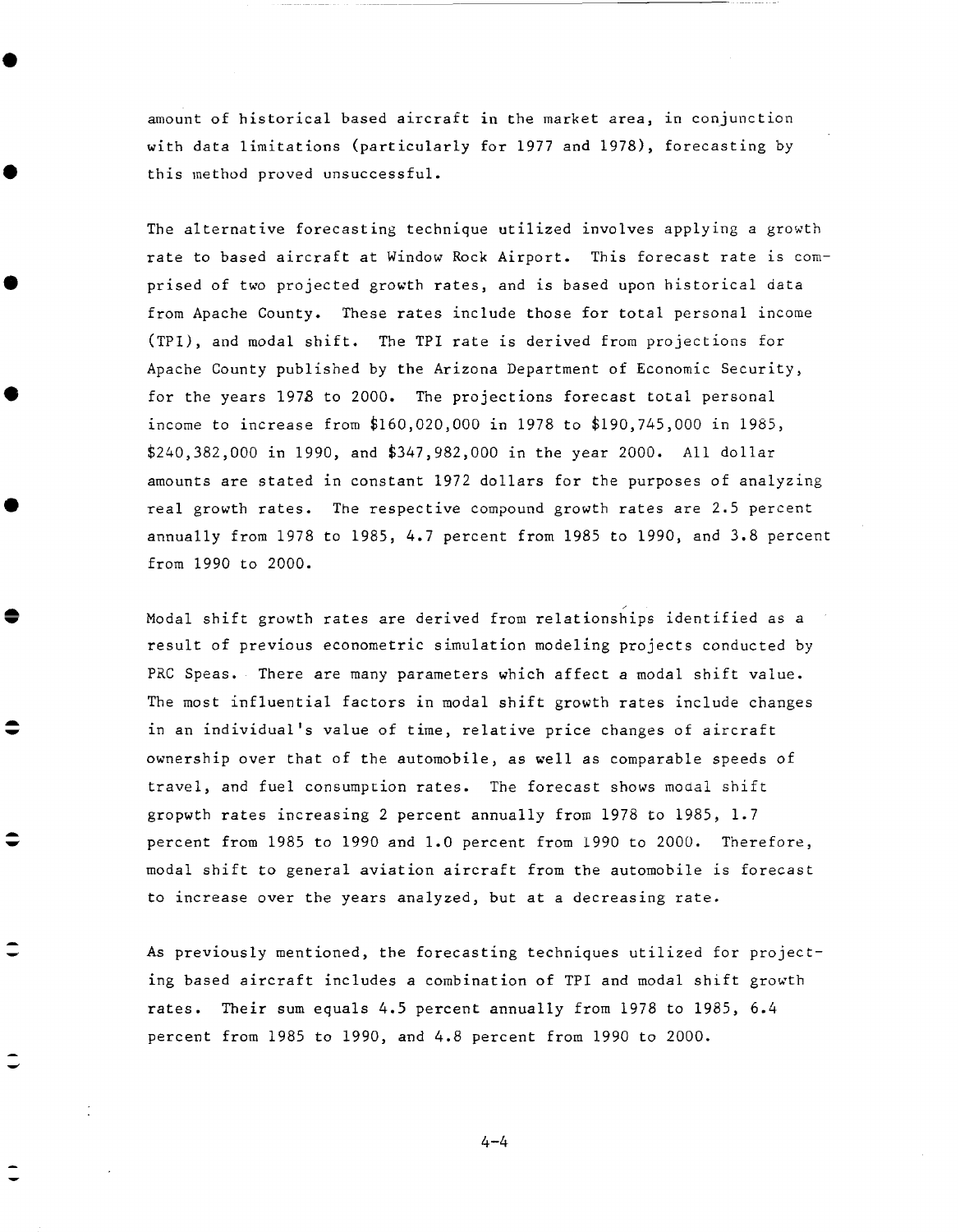Presented in Exhibit 4-2 is a historical breakdown of active based aircraft in Apache County. Historical data reveal that the number of aircraft increased from 12 in 1960 to 54 in 1978. The annual breakdown into aircraft type indicates that the majority of active based aircraft has historically been single-engine with a 4+ seating capacity.

#### 4.2.2 Aircraft Based at Window Rock Airport

Several factors influence an owner's decision as to where the aircraft is based (stored). A survey conducted by the Department of Transportation revealed that the most influential factor is accessibility. Other significant factors include the quality of the airport, the quality of fixed base operators, airport and FBO prices, and aircraft operational requirements.

FAA records (Form 5010 - Airport Inspection) show that there were 17 aircraft based at Window Rock Airport at the end of calendar year 1977. This number represents 42.5 percent of the market share, when compared to the 40 aircraft based in the airport's market area as of 1977. This percentage bas remained relatively constant throughout the historical years analyzed. Because Window Rock Airport is at the center of the Navajo Nation, it is reasonable to expect the Airport's market share to be quite large. The principle components of G.A. aviation activity at Window Rock include the Navajo government and U.S. government visitations. Exhibit 4-3 presents a historical breakdown of based aircraft at Window Rock Airport.

Exhibit 4-4 presents the forecast of based aircraft for the airport. The forecast shows the number of total based aircraft increasing from 25 in 1979 to 74 by the year 2000. The number of single-engine 1-3 place aircraft is forecast to more than double: from 3 in 1979 to 8 in 2000. Most significant, however, is the forecast growth of single-engine 4+ place based aircraft to triple from 18 in 1979 to 53 by the year 2000.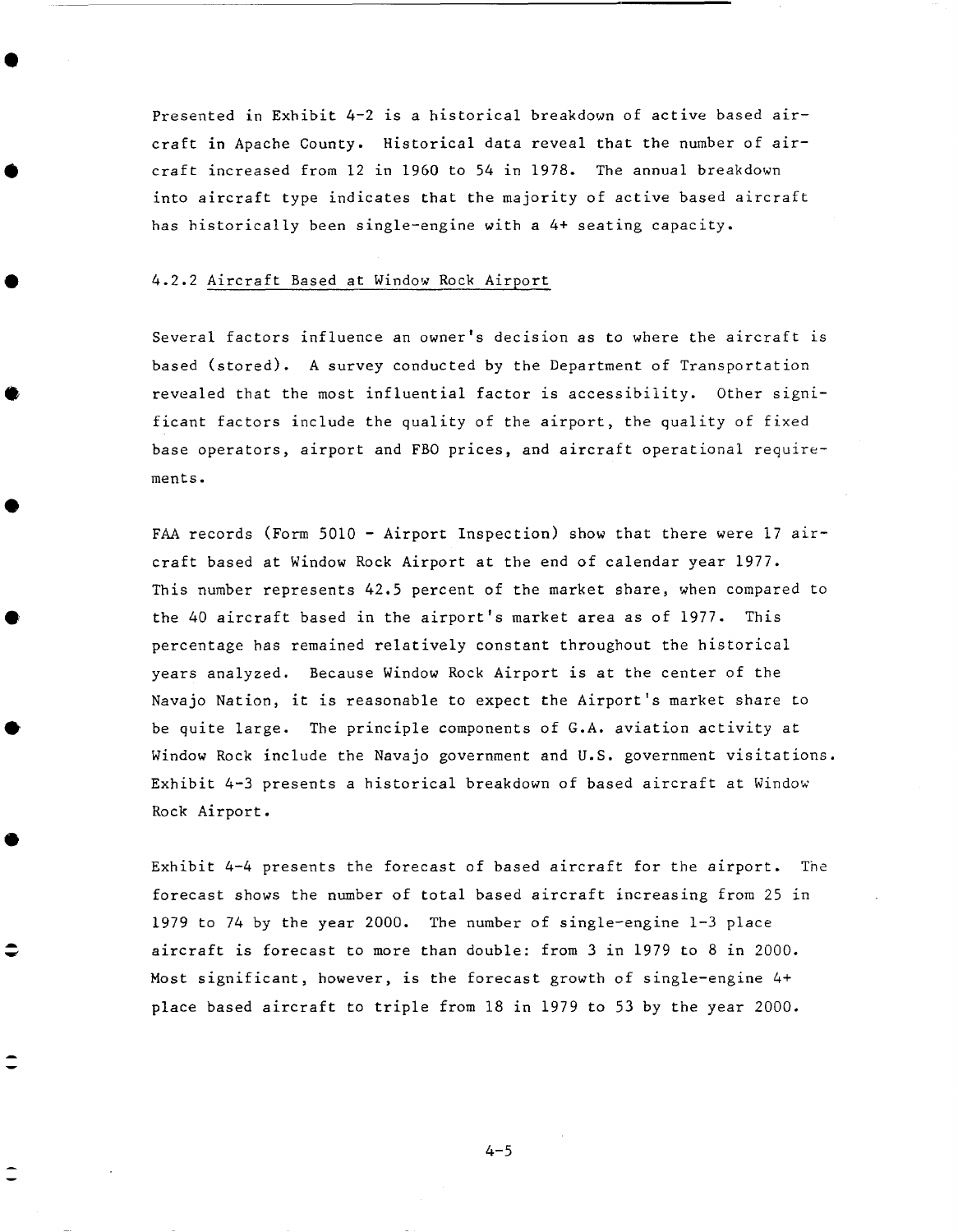# AIRPORT MARKET AREA--APACHE COUNTY ACTIVE BASED AIRCRAFT

|      |                          | Aircraft |                         |                                     |        |
|------|--------------------------|----------|-------------------------|-------------------------------------|--------|
|      | Single-Engine            |          |                         |                                     |        |
| Year | $1 - 3$                  | $4+$     | Multi-Engine            | Other                               | Total  |
| 1960 | $\mathbf 0$              | 6        | 1                       | 5                                   | 12     |
| 1961 | $\mathbf 0$              | 10       | $\overline{2}$          | $\boldsymbol{2}$                    | 14     |
| 1962 | $\mathbf 0$              | 10       | $\overline{2}$          | $\mathbf 0$                         | 12     |
| 1963 | $\boldsymbol{0}$         | 13       | $\mathsf{O}$            | 4                                   | 17     |
| 1964 | $\mathbf 0$              | 10       | $\mathbf 0$             | $\overline{2}$                      | 12     |
| 1965 | $\mathbf 0$              | 10       | $\mathbf 0$             | $\mathbf 1$                         | $1\,1$ |
| 1966 | $\bf{0}$                 | 12       | $\mathbf{3}$            | $\overline{3}$                      | 18     |
| 1967 | 0                        | 13       | $\mathbf 1$             | 4                                   | 18     |
| 1968 | $\boldsymbol{0}$         | 13       | $\overline{\mathbf{c}}$ | $\overline{7}$                      | 22     |
| 1969 | $\mathbf 0$              | 11       | 3                       | 6                                   | 20     |
| 1970 | 5                        | 11       | $\overline{2}$          | $\bf{l}$                            | 19     |
| 1971 | $\overline{3}$           | 13       | $\overline{2}$          | $\mathbf 0$<br>$\ddot{\phantom{1}}$ | 18     |
| 1972 | 9                        | 18       | $\overline{c}$          | $\mathbf 0$                         | 29     |
| 1973 | 9                        | 21       | 3                       | 3                                   | 36     |
| 1974 | 4                        | 12       | $\overline{\mathbf{3}}$ | $\overline{2}$                      | 21     |
| 1975 | 6                        | 14       | $\overline{2}$          | 3                                   | 25     |
| 1976 | $\overline{\mathcal{L}}$ | 17       | $\mathsf 0$             | $\overline{2}$                      | 26     |
| 1977 | 12                       | 26       | $\overline{2}$          | $\mathbf 0$                         | 40     |
| 1978 | 13                       | 37       | 4                       | $\overline{0}$                      | 54     |

 $\Rightarrow$ 

 $\bullet$ 

●

Ó

C

●

 $\bullet$ 

 $\bullet$ 

 $\overline{\phantom{a}}$ 

 $\overline{\mathbf{z}}$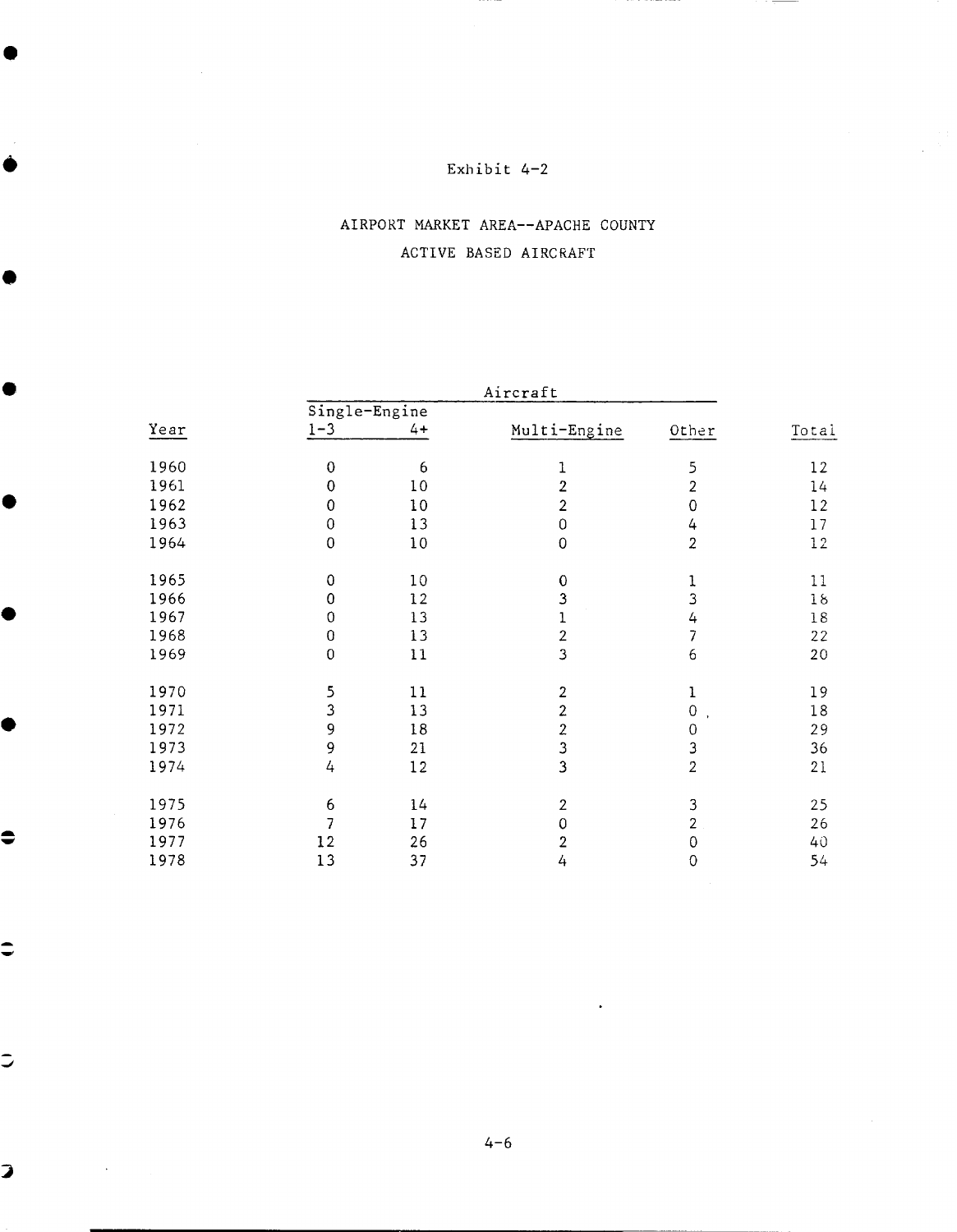### HISTORICAL BASED AIRCRAFT WINDOW ROCK AIRPORT

|                                              |                                                        |                                           | Aircraft                                                                |                                                                |                                       |                                       |
|----------------------------------------------|--------------------------------------------------------|-------------------------------------------|-------------------------------------------------------------------------|----------------------------------------------------------------|---------------------------------------|---------------------------------------|
| Year                                         | Single-Engine<br>$1 - 3$                               | $4+$                                      | Multi-Engine                                                            | Rotorcraft                                                     | Other                                 | Total                                 |
| 1960<br>1961<br>1962<br>1963                 | 0                                                      | 6                                         | 1                                                                       | $\Omega$                                                       | 0                                     | $\overline{I}$<br>5                   |
| 1964<br>1965<br>1966<br>1967<br>1968<br>1969 | $\overline{O}$<br>0<br>0<br>$\mathbf 0$<br>$\mathbf 0$ | 4<br>3<br>3<br>$\mathbf 1$<br>$\mathbf 1$ | $\mathbf{1}$<br>$\overline{2}$<br>$\overline{c}$<br>$\overline{0}$<br>3 | $\overline{0}$<br>$\Omega$<br>0<br>$\mathbf 0$<br>$\mathbf{1}$ | 0<br>0<br>0<br>0<br>0                 | 5<br>5<br>$\mathbf{1}$<br>$\mathbf 0$ |
| 1970<br>1971<br>1972<br>1973<br>1974         | $\mathbf 0$<br>$\overline{2}$                          | $\mathbf 1$<br>10                         | $\overline{2}$<br>$\overline{2}$                                        | $\mathbf 0$<br>$\Omega$                                        | 0<br>$\overline{O}$                   | 3<br>14                               |
| 1975<br>1976<br>1977<br>1978<br>1979         | $\sqrt{2}$<br>$\overline{2}$<br>$\mathfrak z$          | 10<br>10<br>18                            | $\overline{2}$<br>4<br>3                                                | 1<br>1<br>1                                                    | $\overline{0}$<br>$\overline{0}$<br>0 | 15<br>17<br>25                        |
| $1980\frac{1}{2}$                            | $\overline{3}$                                         | 18                                        | $\overline{3}$                                                          | $\mathbf 1$                                                    | $\overline{0}$                        | 25                                    |

I/ Estimate.

▲

●

 $\bullet$ 

 $\ddot{\bullet}$ 

 $\Rightarrow$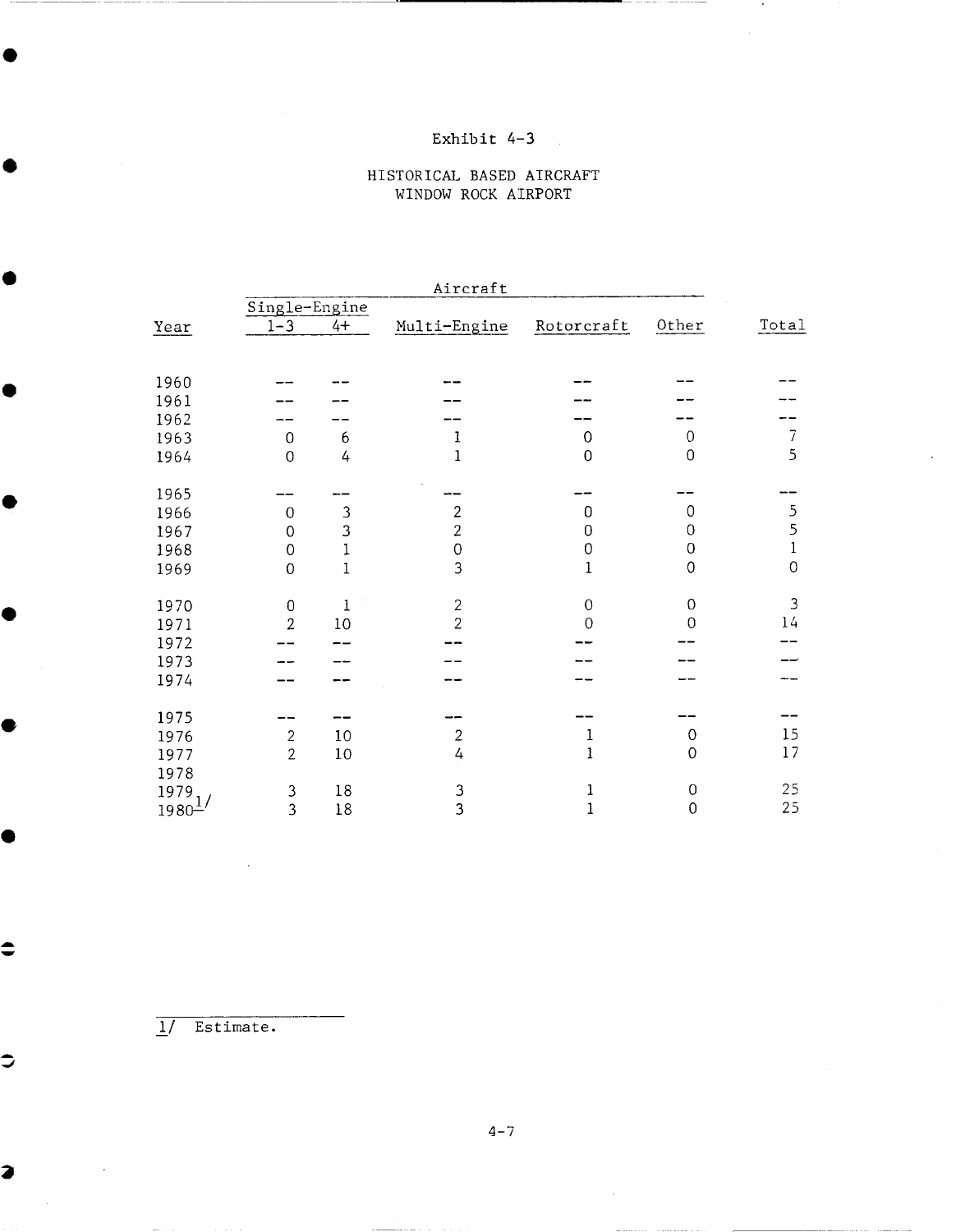### BASED AIRCRAFT FORECAST WINDOW ROCK AIRPORT

|                          | Actual         | Forecast       |               |                         |
|--------------------------|----------------|----------------|---------------|-------------------------|
| Aircraft Type            | 1979           | 1985           | 1990          | 2000                    |
| Single-Engine--1-3 Place | 3              | $\frac{1}{4}$  | 5             | 8                       |
| Single-Engine--4+ Place  | 18             | 24             | 33            | 53                      |
| Multi-Engine--1-6 Place  | 1              | $\overline{2}$ | 3             | 4                       |
| Multi-Engine--7+ Place   | $\overline{2}$ | $\overline{2}$ | 3             | $\overline{5}$          |
| Turboprop--1-12 Place    | 0              | 1              | $\mathbf{I}$  | $\mathbf{1}$            |
| Turboprop--13+ Place     | $\mathbf 0$    | $\overline{O}$ | $\mathbf 0$   | $\mathbf 0$             |
| Turbojet                 | 0              | $\overline{0}$ | 0             | $\mathbf 0$             |
| Rotorcraft               | $\perp$        | $\mathbf{1}$   | $\frac{2}{2}$ | $\overline{\mathbf{3}}$ |
| Total Based Aircraft     | 25             | 34             | 47            | 74                      |

€

 $\Rightarrow$ 

 $\Rightarrow$ 

 $\overline{\phantom{a}}$ 

 $\hat{\mathbb{I}}$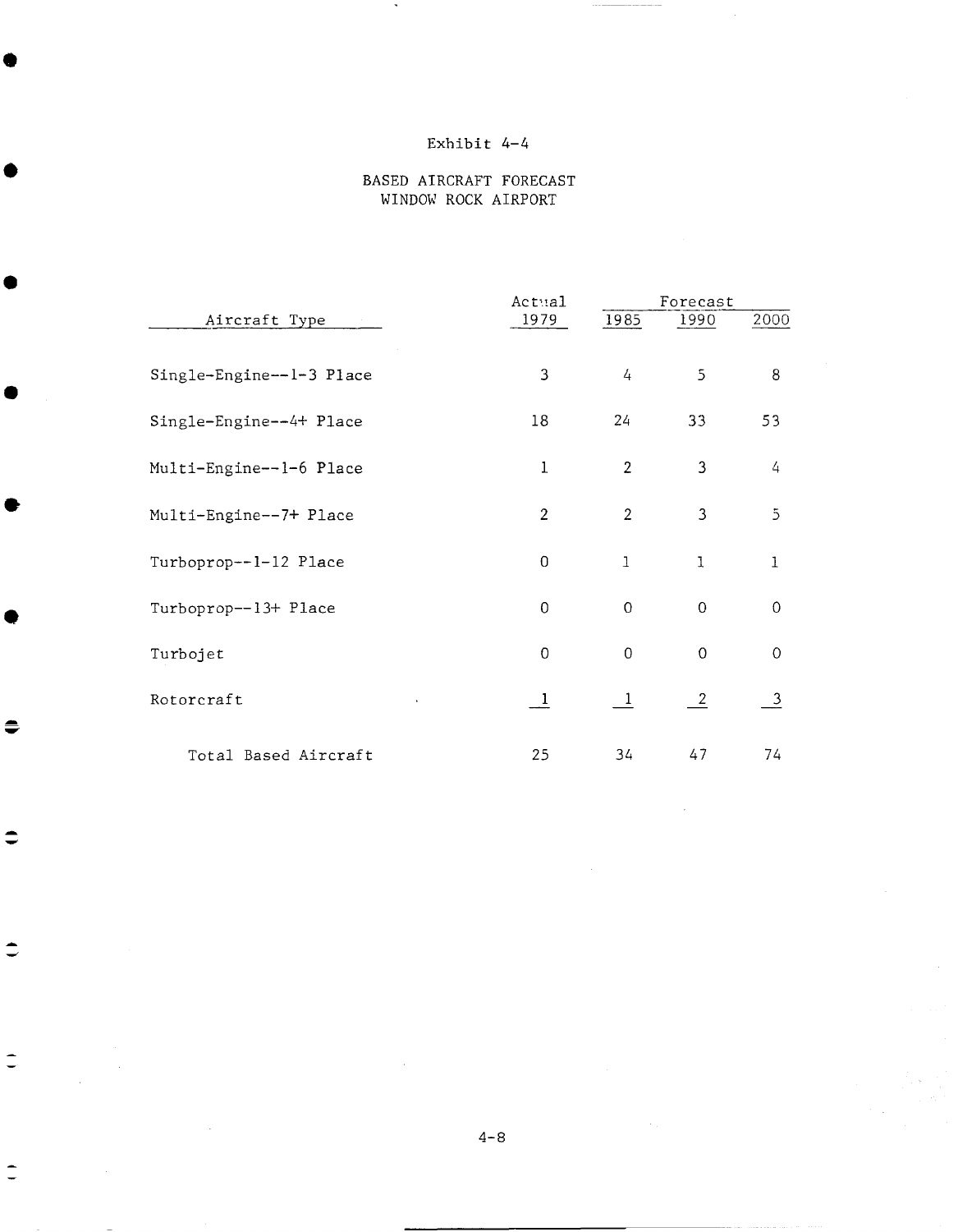#### 4.3 AIRCRAFT MOVEMENTS

The total number of general aviation aircraft movements at Window Rock Airport is comprised of aircraft movements performed by based aircraft plus those performed by transient aircraft. These movements are further classified as itinerant or local aircraft movements. Itinerant movements are landings and take-offs performed at Window Rock Airport by aircraft in transit between Window Rock and another airport. Local movements are other landings and take-offs such as those associated with training or sightseeing flights.

The following basic forecasting methodology is utilized to forecast aircraft movements: Based aircraft movements are projected to equal the product of the number of based aircraft, the hours flown by based aircraft, the percent of hours flown and the percent of movements performed at Window Rock Airport, all by flight and aircraft type. On the average, 60 percent of itinerant movements are performed by transient aircraft. The number of movements performed by transient aircraft are shown to equal the number of itinerant movements performed by based aircraft multiplied by 1.5 for each aircraft type.

Annual utilization, percent of hours flown in local itinerant flight by aircraft type, the number of movements performed per hour in local itinerant flight by aircraft type, and the percentage of movements performed at the base airport by aircraft type, are derived from various industry and FAA surveys, and ongoing research conducted by PRC Speas.

The estimate of aircraft for the base year and the forecast of aircraft movements are presented in Exhibit 4-5. The computation leads to a base year estimate of 12,820 total aircraft movements.

The forecast shows aircraft activity growing 5.4 percent annually, from 12,820 movements in 1979 to 38,780 total movements by the year 2000. The majority of aircraft activity is expected to be conducted in local flight.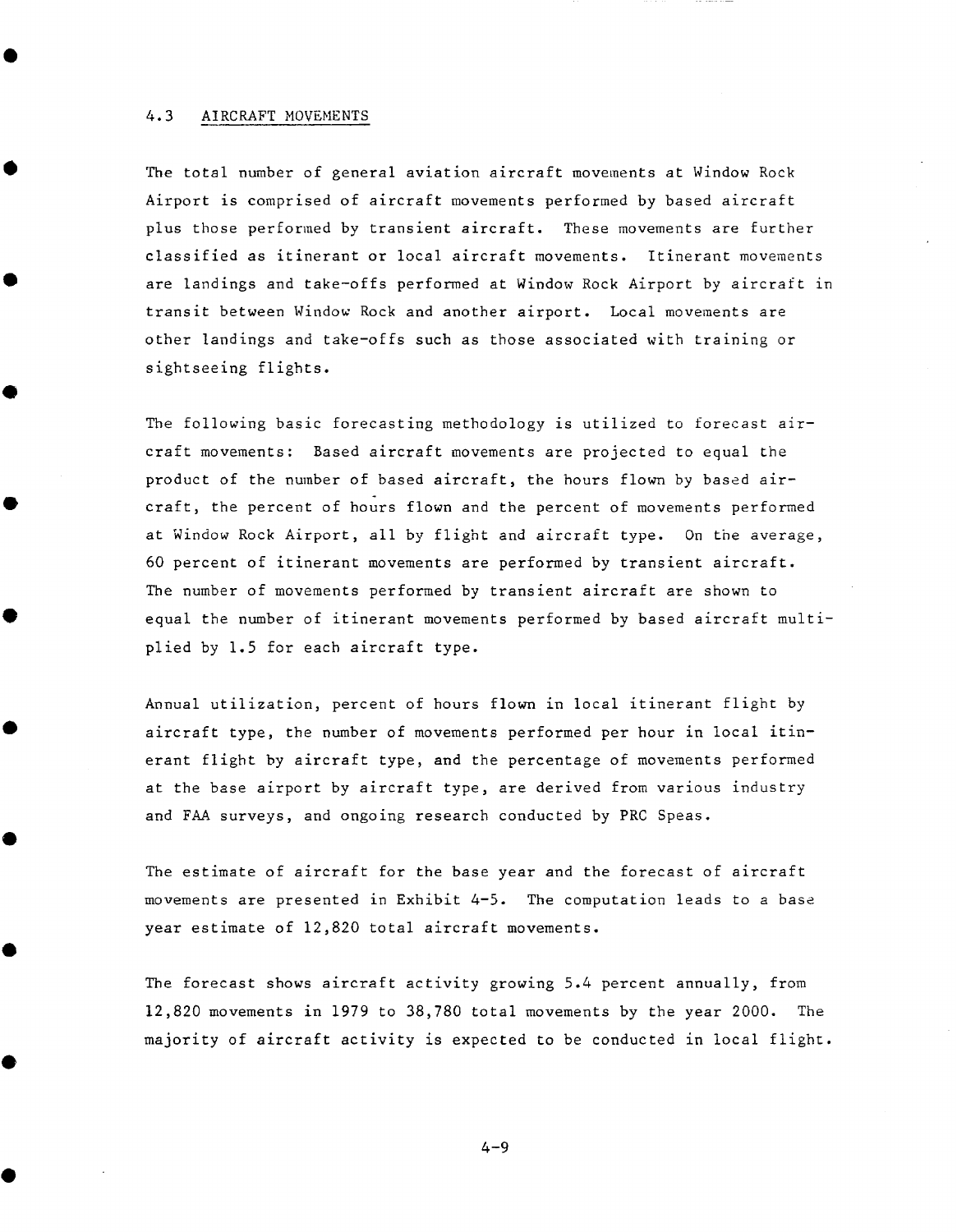## EXHIBIT 4-5

GENERAL AVIATION AIRCRAFT MOVEMENTS WINDOW ROCK AIRPORT

 $\bar{\mathcal{A}}$ 

| Aircraft Type           | 1979        | 1985   | 1990        | 2000     |
|-------------------------|-------------|--------|-------------|----------|
| Single-Engine 1-3 Place | 2,390       | 3,180  | 3,980       | 6,360    |
| Single-Engine 4+ Place  | 7,250       | 10,090 | 13,860      | 22,260   |
| Multi-Engine 1-6 Place  | 680         | 910    | 1,360       | 2,070    |
| Multi-Engine 7+ Place   | 1,120       | 1,510  | 2,270       | 3,380    |
| Turboprop 1-12 Place    | 300         | 580    | 620         | 880      |
| Turboprop 13+ Place     | $\mathbf 0$ | 0      | $\mathbf 0$ | 0        |
| Turbojet                | $\mathbf 0$ | 160    | 380         | 640      |
| Rotorcraft              | 1,080       | 1,080  | 2,140       | 3,190    |
|                         |             |        |             |          |
| Local                   |             |        |             |          |
| Based                   | 8,430       | 11,400 | 15,790      | 24,960   |
| Transient               | 0           | 0      | $\Omega$    | $\Omega$ |
| Itinerant               |             |        |             |          |
| Based                   | 1,750       | 2,440  | 3,520       | 5,520    |
|                         |             |        |             |          |
| Transient               | 2,640       | 3,670  | 5,300       | 8,300    |
| Total Movements         | 12,820      | 17,510 | 24,610      | 38,780   |

 $\bullet$ 

 $\Rightarrow$ 

 $\Rightarrow$ 

 $\Rightarrow$ 

 $\hat{=}$ 

 $\hat{=}$ 

 $\ddot{\phantom{0}}$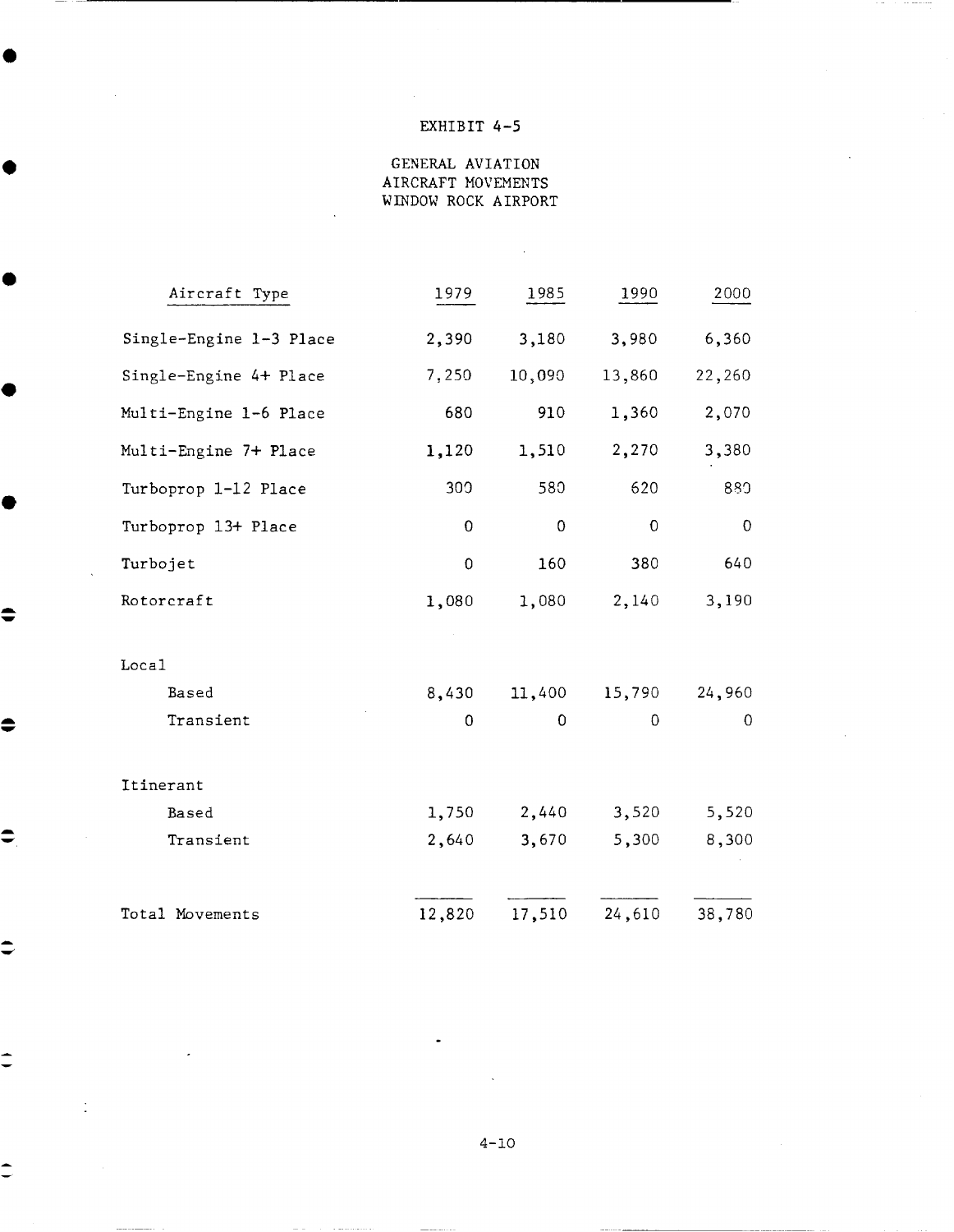The forecast shows local aircraft movements increasing from 8,430 in 1979 to 24,960 in 2000; decreasing slightly, however, as a percentage of total movements from 66 percent in 1979 to 64 percent in 2000. Limited Turbojet and Turboprop 1-12 place aircraft activity is foreseen in the near future.

"Best estimate" forecasts for general aviation operations at Window Rock Airport are published by the Arizona Department of Transportation in the 1978 Arizona State Airport System Plan. Forecasts of general aviation operations in this report increase from 4,000 in 1977 to 7,000 in 1985, 9,000 in 1990, and 12,000 in 2000. This represents an annual growth rate of 4.9 percent over the forecast period. Although this rate is fairly close to the 5.4 percent figure projected in this report, there exists a significant discrepancy in absolute amounts. The Arizona Department of Transportation forecasts for movements are lower due to its lower base year estimate.

#### 4.4 FUEL FLOWAGE

●

Fuel flowage refers to the number of gallons of aviation fuel sold at Window Rock Airport. The forecast of fuel flowage is provided to allow projections of fuel flowage fee revenues.

A documented history of fuel flowage at Window Rock Airport is not available. Discussions with on-site personnel, however, suggest that fuel flowage has been fairly constant over the last five to ten years. On the average, 12,000 gallons were sold annually to non-tribe (outside) users. Tribe purchasers averaged 18,000 gallons of fuel purchased per year.

Current fuel consumption data indicates 12,000 gallons of fuel purchased by non-tribe users and 24,000 gallons sold to Tribe Air Service (government travel). The sum of these figures, totalling 36,000, represents the estimated fuel flowage for 1979. This is depicted in Exhibit 4-6.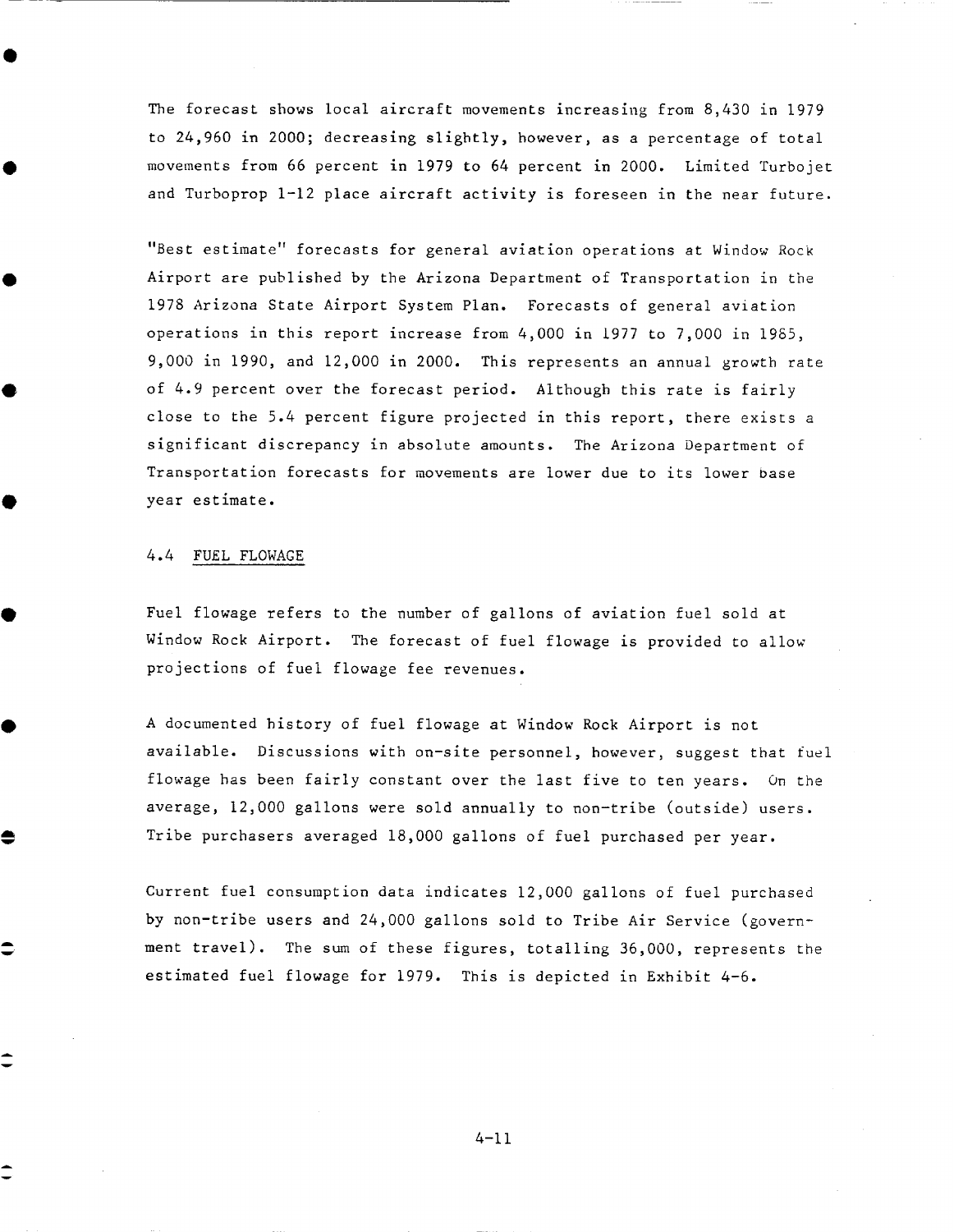### EXHIBIT 4-6

### GENERAL **AVIATION**

## FUEL FLOWAGE

### WINDOW ROCK AIRPORT

| Calendar Year | Gallons |
|---------------|---------|
| $Estimated -$ |         |
| 1979          | 36,000  |
|               |         |
|               | ٠       |
| Forecast      |         |

 $\ddot{\bullet}$ 

 $\hat{=}$ 

 $\hat{=}$ 

 $\hat{\phantom{a}}$ 

Ξ

| 1985 | 50,100  |
|------|---------|
| 1990 | 72,000  |
| 2000 | 113,100 |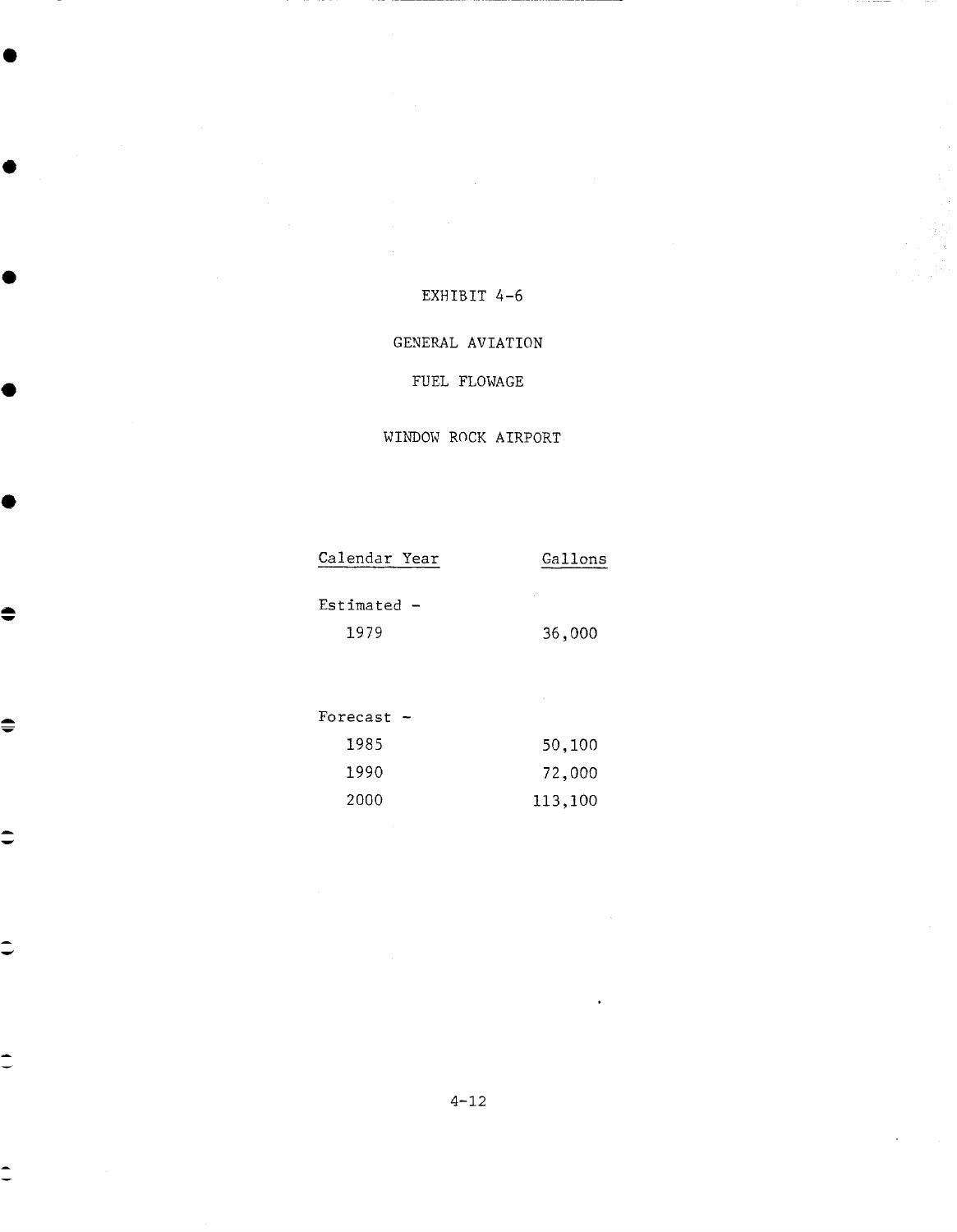Projections of fuel flowage were made on the basis of percentage increase relationships in aircraft movements. That is, annual percentage increases in transient itinerant movements were used to project transient fuel flowage. Based itinerant movement increases, on an annual percentage basis, were applied to forecast based aircraft fuel flowage. The total fuel flowage forecast per year was then determined, and is presented in Exhibit 4-6. Fuel flowage is projected to increase from 36,000 gallons in 1979 to 113,100 in 2000. This represents an annual growth rate of 5.6 percent.

#### 4.5 TERMINAL AREA RELATIONSHIPS

Data for towered airports located within the State of Arizona reveal that approximately 19.5 percent of general aviation itinerant movements, and 17.7 percent of general aviation local movements, occur during the peak month of the year. Additionally, FAA survey data reveal that approximately I0 percent of annual local activity and 9 percent of itinerant activity occur during the peak hour of the average day of the peak month.

The above mentioned relationships are applied to the annual movement forecasts as a basis for preparing the general aviation terminal area relationships.

#### 4.6 INSTRUMENT APPROACHES

 $\hat{\mathbf{v}}$ 

Instrument approaches are the number of annual approaches to an airport with an intent to land, by an aircraft flying in accordance with an IFR flight plan, when the visibility is less than three miles and/or when the ceiling is at or below the minimum initial approach altitude. This number is used in determining air navigation aid requirements.

The forecast of instrument approaches is calculated by applying the ratio of approaches to itinerant arrivals to forecast itinerant arrivals, by air transportation category. The computed ratio of 1.4 x  $10^{-3}$  for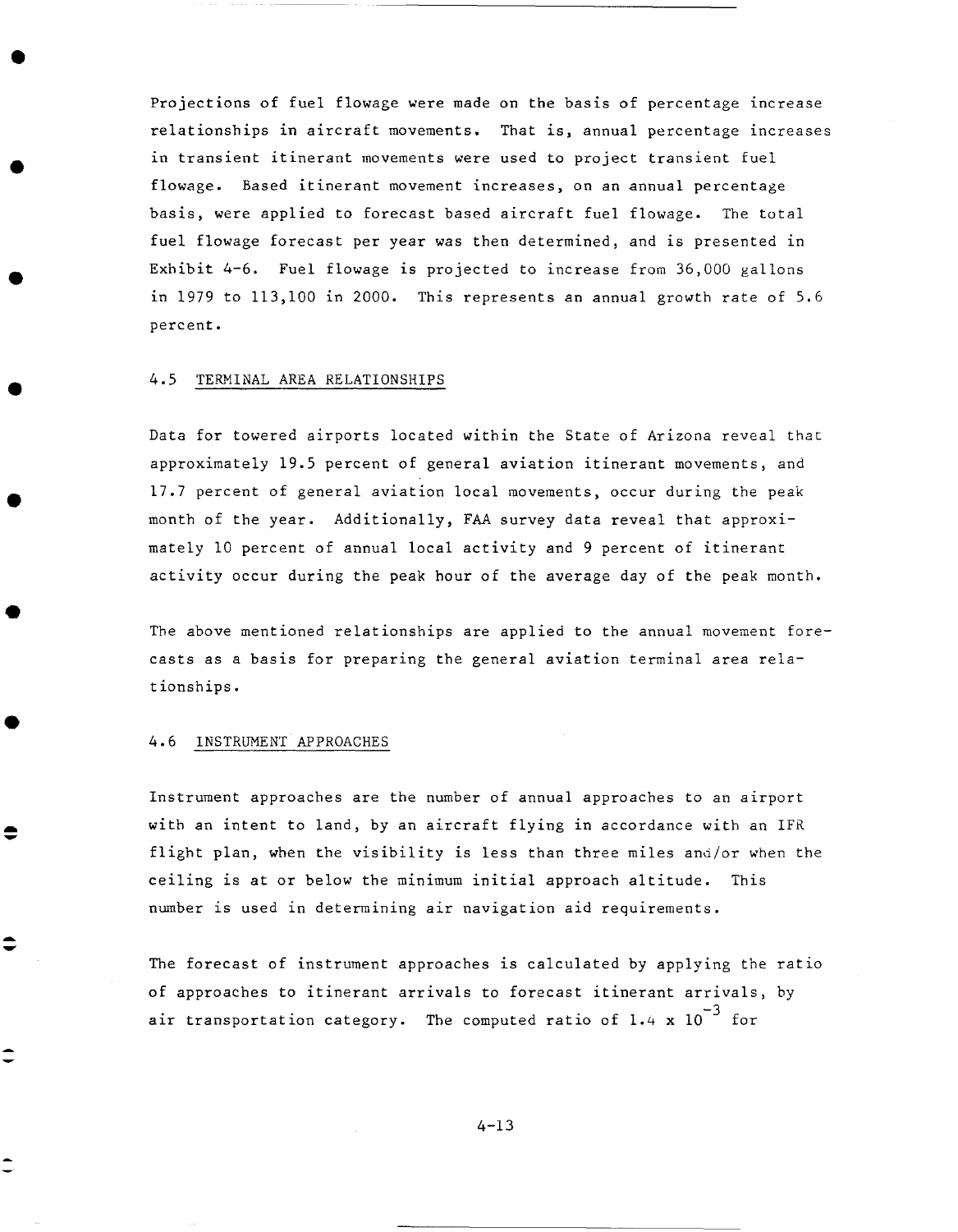## EXHIBIT 4-7

#### GENERAL AVIATION TERMINAL AREA RELATIONSHIPS WINDOW ROCK AIRPORT

| Description         | 1979           | 1985           | 1990                                                             | 2000  |
|---------------------|----------------|----------------|------------------------------------------------------------------|-------|
| Based Aircraft      |                |                |                                                                  |       |
| Local Movements     |                |                |                                                                  |       |
| Peak Month          | 1,490          | 2,020          | 2,800                                                            | 4,420 |
| Average Day<br>⊷    | 48             | 65             | 90                                                               | 143   |
| Peak Hour           | 5              | 6              | 9<br>$\mathcal{A}^{\mathcal{A}}$ and $\mathcal{A}^{\mathcal{A}}$ | 14    |
| Itinerant Movements |                |                |                                                                  |       |
| - Peak Month        | 341            | 476            | 686                                                              | 1,080 |
| Average Day         | 11             | 15             | 22                                                               | 35    |
| Peak Hour           | $\mathbf{1}$   | $\mathbf{1}$   | $\overline{2}$                                                   | 3     |
| Transient Aircraft  |                |                |                                                                  |       |
| Itinerant Movements |                |                |                                                                  |       |
| Peak Month          | 515            | 716            | 1,034                                                            | 1,620 |
| Average Day         | 17             | 23             | 33                                                               | 52    |
| Peak Hour           | $\overline{2}$ | $\overline{2}$ | 3                                                                | 5     |
| Total               |                |                |                                                                  |       |
| Peak Month          | 2,346          | 3,212          | 4,520                                                            | 7,120 |
| Average Day         | 76             | 103            | 145                                                              | 230   |
| Peak Hour           | 8              | 9              | 14                                                               | 22    |

 $\bullet$ 

 $\ddot{\bullet}$ 

 $\stackrel{\bullet}{\phantom{}_{\bullet}}$ 

⊋

 $\overline{\phantom{a}}$